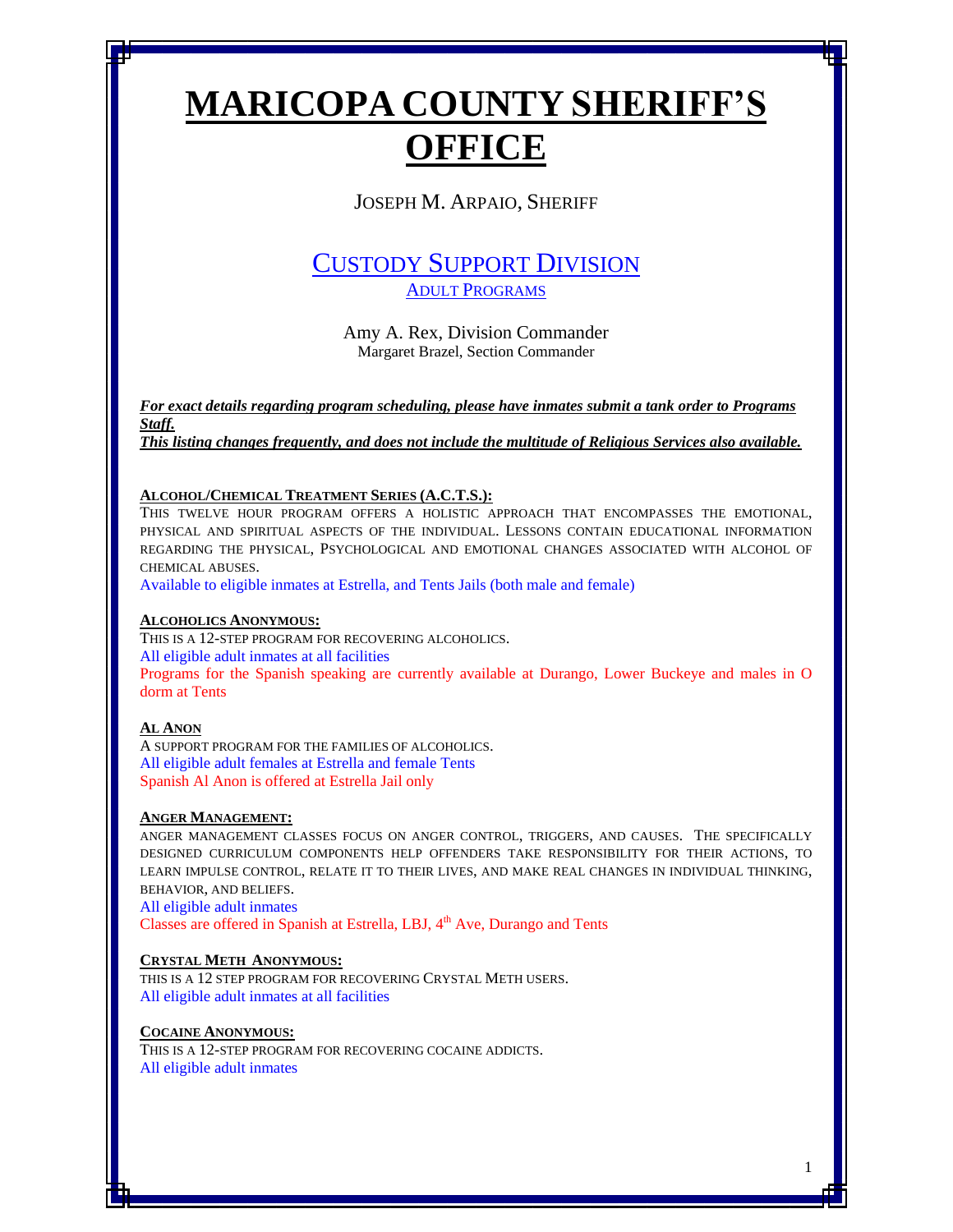#### **COGNITIVE RESTRUCTURING:**

HIGHLY STRUCTURED GROUP TREATMENT DESIGNED TO TEACH INMATES HOW TO IDENTIFY AND EXAMINE COGNITIVE PATTERNS, INCLUDING DISTORTIONS, AND HOW TO REPROGRAM AND PRACTICE NEW, ADAPTIVE, PRO-SOCIAL THOUGHT PATTERNS. SPECIFIC EMPHASIS WILL BE PLACED ON TEACHING PARTICIPANTS HOW TO RECOVER FROM CHEMICAL DEPENDENCY; HOW TO EFFECTIVELY CONTROL ANGER AND VIOLENCE, PARTICULARLY DOMESTIC VIOLENCE; HOW TO EXAMINE AND DISCONTINUE ANTI-SOCIAL, COGNITIVE AND BEHAVIOR PATTERNS, AND HOW TO SET UP ADAPTIVE AND RESPONSIBLE CHOICE-MAKING.

#### All eligible adult inmates

Classes are offered in Spanish at LBJ, 4<sup>th</sup> Ave, Durango and Tents O dorm

#### **CONFRONTING ADDICTIVE BEHAVIOR/GAMBLING ANONYMOUS:**

THIS IS A 12-STEP PROGRAM FOR THOSE WITH ANY ADDICTIVE BEHAVIOR INCULDING GAMBLEING. All eligible adult inmates at Estrella Jail

### **COURT CUTS:**

THIS PROGRAM ALLOWS THE FEMALE INMATE POPULATION TO BE IN COMPLIANCE WITH THE HYGIENE POLICY, HELPS BUILD THEIR SELF-ESTEEM BEFORE APPEARING IN COURT, AND GIVES THEM A BETTER FEELING ABOUT THEMSELVES.

All eligible adult females both English and Spanish speaking at Estrella Jail

#### **D.I.G.N.I.T.Y DEVELOPING INDIVIDUAL GROWTH AND NEW INDEPENDENCE THROUGH YOURSELF**

THE DIGNITY PROGRAM WAS DEVELOPED AND IMPLEMENTED AT THE ESTRELLA JAIL TO HELP WOMEN INVOLVED IN PROSTITUTION LEAVE THE SEX INDUSTRY AND OVERCOME THEIR DESTRUCTIVE LIFESTYLES. All eligible adult females at Estrella and Tents Jails

### **ENGLISH LEARNING INSTRUCTION (ELI)**

THIS CLASS TEACHES VERY BASIC ENGLISH PHRASES TO THE SPANISH SPEAKING POPULATION SO THAT THEY WILL ABLE TO COMMUNICATE BASIC NEEDS TO DETENTION OFFICERS. Classes rotate between all facilities as needed.

#### **GENERAL EDUCATION DEVELOPMENT (GED):**

THIS CLASS PREPARES PARTICIPANTS TO TAKE THE GED EXAM, AND CONCENTRATES ON THE SUBJECT AREAS OF WRITING, READING, SOCIAL STUDIES, SCIENCE, AND MATH. INDIVIDUAL ATTENTION IS PROVIDED AS NECESSARY.

All eligible adult inmates

#### **GIRL SCOUTS BEYOND BARS:**

THE "GIRL SCOUTS BEYOND BARS" PROGRAM IS A UNIQUE PARTNERSHIP BETWEEN THE MARICOPA COUNTY SHERIFF'S OFFICE AND THE ARIZONA CACTUS-PINE GIRL SCOTT COUNCIL. THE PROGRAM BRINGS ELIGIBLE INCARCERATED MOTHERS AND DAUGHTERS, BETWEEN THE AGES OF FIVE AND THIRTEEN, TOGETHER EVERY OTHER SATURDAY IN A GIRL SCOUT TROOP SETTING AT THE ESTRELLA JAIL. ACTIVITIES FOCUS ON CHARACTER AND SELF-ESTEEM BUILDING THROUGH VARIOUS PRO-SOCIAL ACTIVITIES, EDUCATIONS AND LEADERSHIP OPPORTUNITIES. ON THE ALTERNATE SATURDAYS, THE GIRLS MEET IN A COMMUNITY TROOP MEETING. MEMBERS OF THIS TROOP INCLUDE THE DAUGHTERS OF WOMEN WHO HAVE BEEN SENTENCED TO PRISON TIME, RELEASED WOMEN, AND THE GIRLS OF THE INCARCERATED WOMEN WHO ARE INVOLVED IN THE PROGRAM. THE PROGRAM WAS ORIGINALLY DEVELOPED BY THE NATIONAL INSTITUTE OF JUSTICE (NIJ), AND OUR PROGRAM IS THE FIRST JAIL IN THE COUNTRY TO IMPLEMENT THIS MODEL. OCTOBER, 2014 CELEBRATES THE  $20^{TH}$  ANNIVERSARY OF THIS PARTNERSHIP.

All eligible adult females at Estrella Jail

**JOURNEY HOME**: